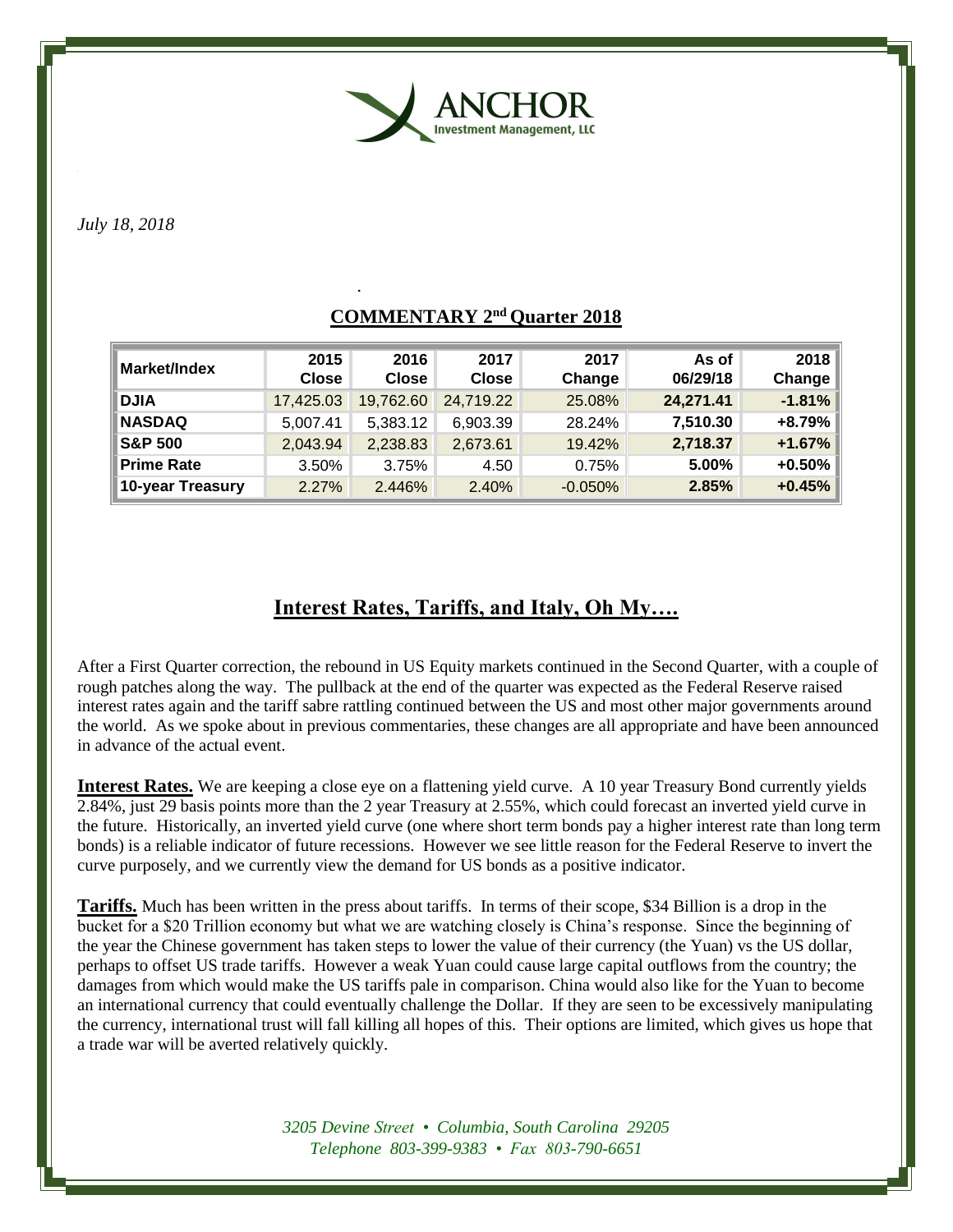**Italy.** The surprise this quarter has been Italy. As much as we love the beautiful country, their politics make the US's seem boring and their fiscal position has gone from bad to worse. Their debt has risen to 132% of GDP, second only to Greece and the recently installed government is now threatening to hold a vote as to whether or not the country should leave the EU, similar to the UK's Brexit vote in 2016. Italy is the third largest member of the Eurozone in terms of population and economic status, making an exit from the Eurozone an instrumental blow to the financial and political stability of the region. This episode continues to showcase the difficulties of tying multiple countries to one currency, without having them govern and spend similarly. There will be a rough road ahead for the Eurozone and that rough path will continue to cause a bit of global instability.

**US Stock Buybacks.** U.S. company fundamentals are extremely strong and S&P 500 companies are on track to announce over \$650 billion worth of stock buybacks this year, surpassing the previous record of \$589 billion in 2007. Equity analysts estimate that company buybacks produce roughly 3% in effective yields in addition to dividends being paid.

Buybacks have surged ever since the new tax law now encourages US companies to bring cash back to the US from overseas because of lower tax rates. Companies have the ability to invest in capital, hire more employees, increase dividends, or buy back their stock. During this economic cycle, companies have opted not to significantly boost spending on equipment, factories and other investments that create jobs and boost wages. With unemployment at 3.8%, perhaps they have no alternative?

**Dodd-Frank Rollbacks.** The House & Senate voted on extinguishing some regulations under the Dodd-Frank legislation signed into law in 2010. Under the old law, the 38 banks over \$50 Billion in assets were deemed "systemically important" and had to partake in the Federal Reserve's annual "Stress Tests." Under the new law the threshold was increased to \$250 Billion, which effectively exempted 26 of those banks, including BB&T, SunTrust, American Express, and Charles Schwab, from the regulations. The rollback will allow those banks to broaden their loan base by lending more ambitiously, reduce data collection requirements, and minimize the threat of lawsuits for defaulted mortgage loans. It is important to note that the United States currently has more than 5,000 banks across the nation, yet just 13 of the largest banks account for roughly 50% of all assets and deposits. Twelve of those banks will still fall under the new law and will continue to have stronger oversite. For the smaller banks, we expect that there will be some consolidation now that banks can be much larger and not trigger the additional regulations.

**Student Debt – A potential generational crisis.** In the last 30 years the price of college has skyrocketed nearly 400 percent as states have shifted the costs of educating our young adults from taxes to tuition. As a result, the debt burden of those who take out loans to pay for tuition has soared as well. Student debt now totals about \$1.5 trillion, **more than both credit card and auto loan debt**. These are the children of working- and middle-class families, not the affluent. In 2016, the average debt for those who took out loans to finish a bachelor's degree was \$37,172 — an increase of about 34 percent since 2011.

The onerous debts sabotage the ability of a college education to serve as an instrument of upward mobility for all students, but primarily disadvantaged groups. The students from the poorest families are forced to take on the highest amount of debt. Women hold about **two-thirds** of all student loan debt in the United States, and since they still earn less than men make for comparable work, women pay their loans off more slowly, incurring higher interest payments. Students with larger debt burdens often can't begin saving for retirement or afford to buy a home, and they increasingly put off decisions about marriage and children.

The millennial generation has taken the hardest hit. Consequently, they save less than previous generations: Around 25 percent have no personal savings. Two-thirds say they would have difficulty paying an unexpected bill of \$1,000. More than one-third say debt has forced them to put off buying a home, while 30 percent say they have put off saving for retirement, and 16 percent say they have put off having children.